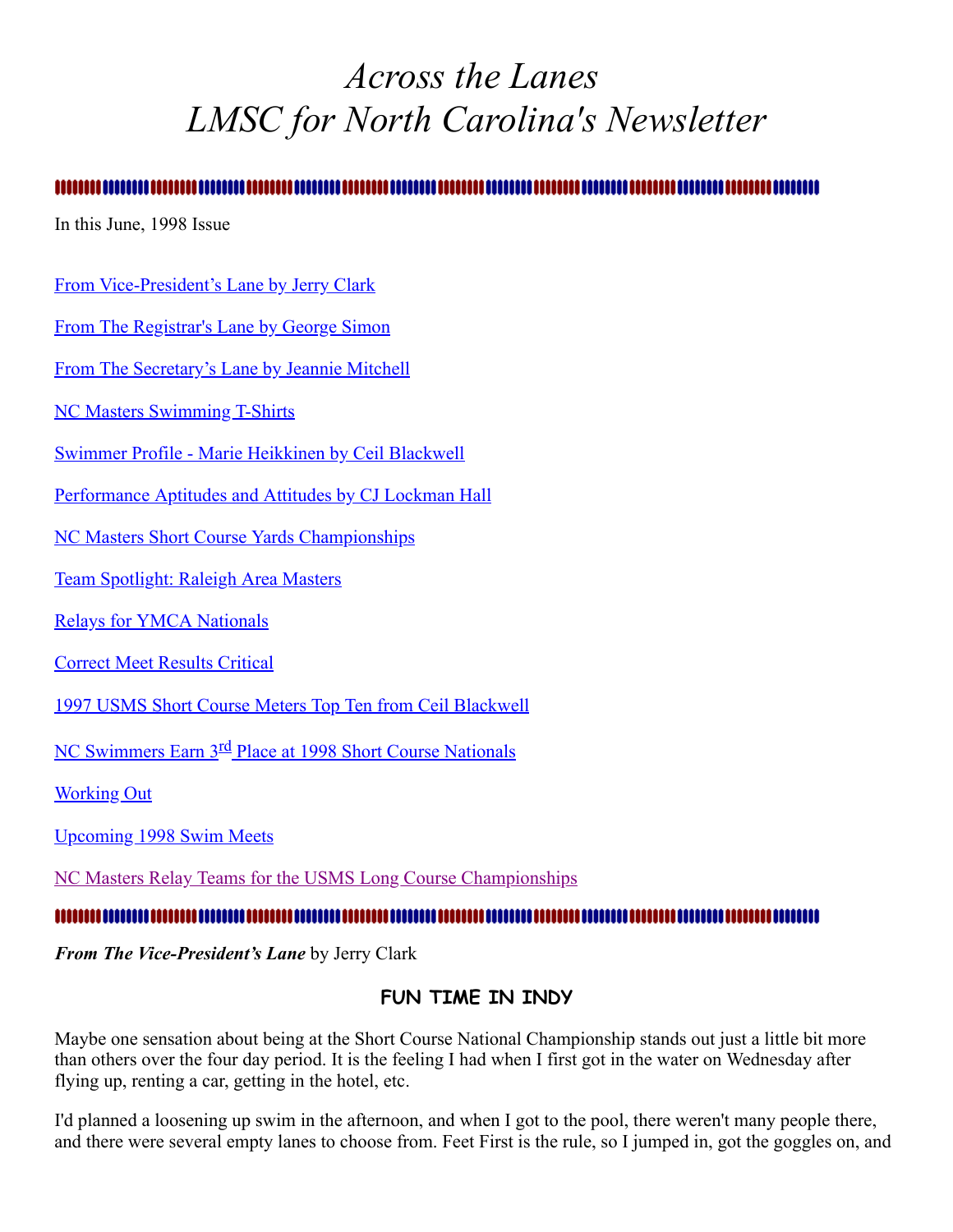pushed off for my first of many lengths in what turned out to be the most user friendly pool I ever have been in or ever expect to be in.

The first thing I noticed was, of course, the bottom of the pool - uncomplicated, deep and, well, just easy to read. I came up to the surface well past the flags. Wow!, I thought, and in a few seemingly effortless strokes, there on the bottom was the perpendicular line indicating the upcoming bulkhead. Again, just neat, simple, and properly spaced out from the bulkhead.

My reaction - honest - was that the pool seemed to be maybe 23 yards long. Next thought: this bodes well for the upcoming days, so try to capture this feeling right now and hold it for at least tomorrow (when I was to swim the 1,000). An easy 500, then maybe 8 x 50 easy drills, then 2 x 25 easy builds, and I was out. The feeling was still there!

And lo, the next few days were great for me. What a wonderful place to be in a meet. Sally Newell said the same thing several times. Great starting blocks, great gutters, two great scoreboards, great bottom, great walls, great warm-up/down pools (check out the dark blue tiles on the bottom of the diving well), lots of bathrooms, hot water all day in the showers. Just go there when in Indy, or sign up for the next Masters meet there.

Guess what? The long course pools and facilities in Ft. Lauderdale are just about as good. Come on and sign up for that one, fill out the enclosed relay form (now), and send it to me. Lets see if we can't win first place as an NCMS team.



To return to *Across The Lanes* Table of Contents

## <span id="page-1-0"></span>*From The Registrar's Lane*

by George Simon

SWIM Magazine's May/June issue should be delivered to all of you having a registration number of 138-00514 or less. If you haven't received your copy by the time you read this newsletter, please inform me, either via phone or e-mail. NC's web site is http://www.NCmaster.org , my e-mail address is NCregistrar@usms.org , and my swimming phone number is (919)846-2423.

The **Consolidated Entry Card** for all swim meets (except open water) will be used in the future. The State Meet used the form but had already filled out the event number and the meet name. The generic entry form will require you to fill out the form, indicating the meet name, the number for the event you plan to swim, and personal information. Beginning with the 1999 renewals, several **Consolidated Entry Card** will be mailed to you along with your registration card. Please keep these blank entry forms, even if you don't plan to swim in a meet, because they will not be mailed separately or printed in the newsletter (hope-fully you will change your mind and swim in a meet).

A generic form is included in this Newsletter (*it is on the website, as [Entry Card](http://ncmasters.org/conentry.html) and not reproduced in the online version of the newsletter*). Please reproduce a few copies and use them when entering the described Raleigh and Hendersonville meets.

The North Carolina Masters Swimming web site is getting a lot of attention. Approximately 1500 people have viewed the site since October 1997. However, since my article in the last issue of Across the Lanes, only two teams have requested changes to add information to their specific web page. A good opportunity to sell your team's programs, keep your members informed, and boost membership in Masters Swimming is being missed. The NC web site has information about each NC team, swim meet information, including entry forms for all NC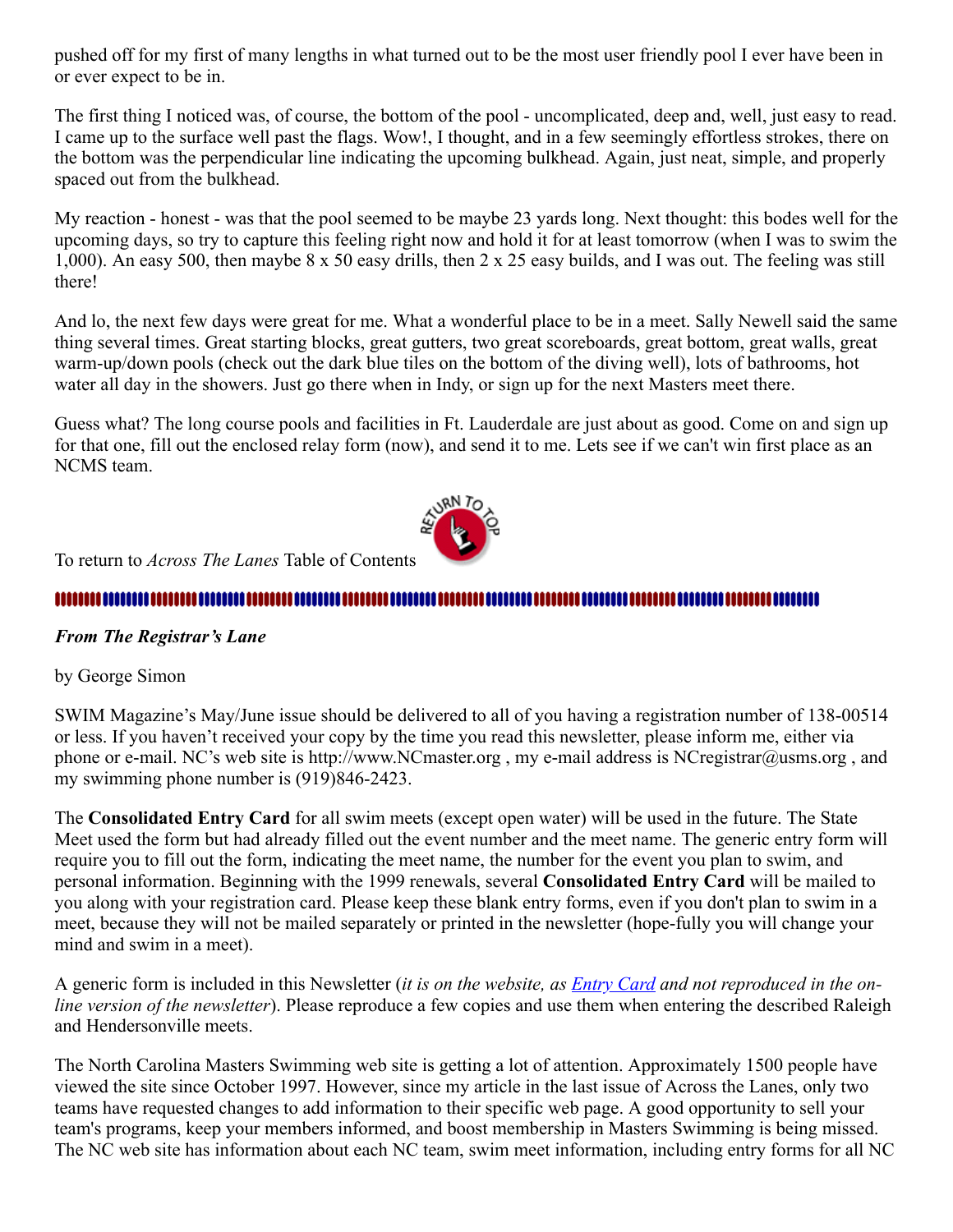meets, neighboring state swim meets, a list of all team members in the state, the stroke and turns rules, Across the Lanes articles dating back to 1996, NC swimmer's records, and the results of the 1998 State Meet.



To return to *Across The Lanes* Table of Contents

#### 11111111 .... ........ ........ ......

<span id="page-2-0"></span>*From The Secretary's Lane*

by Jeannie Mitchell

## **LMSC-NC MEETING HIGHLIGHTS**

## **APRIL 18, 1998**

The spring meeting of the LMSC-NC was called to order by Don Gilchrist, president, following the last event of the meet on Saturday, April 18. Other officers present were Jerry Clark, Chuck Irwin, Jeannie Mitchell, and George Simon. Eight teams were represented in person. Two teams were represented by proxy. Eight other teams were not represented. The minutes of the January 1998 meeting were reviewed and approved as written.

The treasurer's report showed a net increase of \$1017.11 for the first quarter of 1998. A budget review committee was established to look at the proposed 1999 budget. The committee will examine the proposed revenue from fees versus the estimated costs. Their conclusions will determine if the LMSC fees for 1999 can remain the same or if they need to be increased.

The registrar reported a total of 527 registered NC swimmers. This figure is only five less than at this same time last year.

As each team rep perused their team's updated membership list, the discussion turned to membership activity. Most reps commented that only about half of those registered show up regularly for workouts. Other members work out on their own or with USS teams. Many registrants are triathletes who are interested in meet information gleaned from the available newsletters. (On the subject of team newsletters, George volunteered his services to provide team address labels for any team needing them. RAM uses these labels for mailings of the RAM newsletter, notices of upcoming clinics, practice changes, etc.)

A bevy of swim clinics are in the planning stage for the summer and fall. Krista Phillips will host one at a new YMCA sometime after July 15th. A seminar in Wilmington is being planned. Scott Rabalais is planning a mid-September clinic in Virginia. Don Easterling, the former NC State swim coach, is available to teach clinics at a very reasonable price. Don and Ceil will be contacting him for a session in Raleigh. USMS will provide \$500 in grant money for qualifying clinics. So contact your pool, apply for the grant money, and call Don Easterling. Let's get YOUR community interested in Masters Swimming!

George Simon, registrar, is using a new program that incorporates e-mail addresses. Corresponding with LMSC members by e-mail rather than regular mail is faster and more cost effective. Those of you with e-mail addresses. please notify George. (His e-mail address is listed with the officers in this publication.)

The LMSC-NC delegates to the USMS National Convention will be (tentatively) George Simon and Don Gilchrist with Jerry Clark as an alternate. The Convention will be held in Cincinnati Sept. 30 - Oct. 4. Anyone else who would like to go, please contact Ceil Blackwell for the details.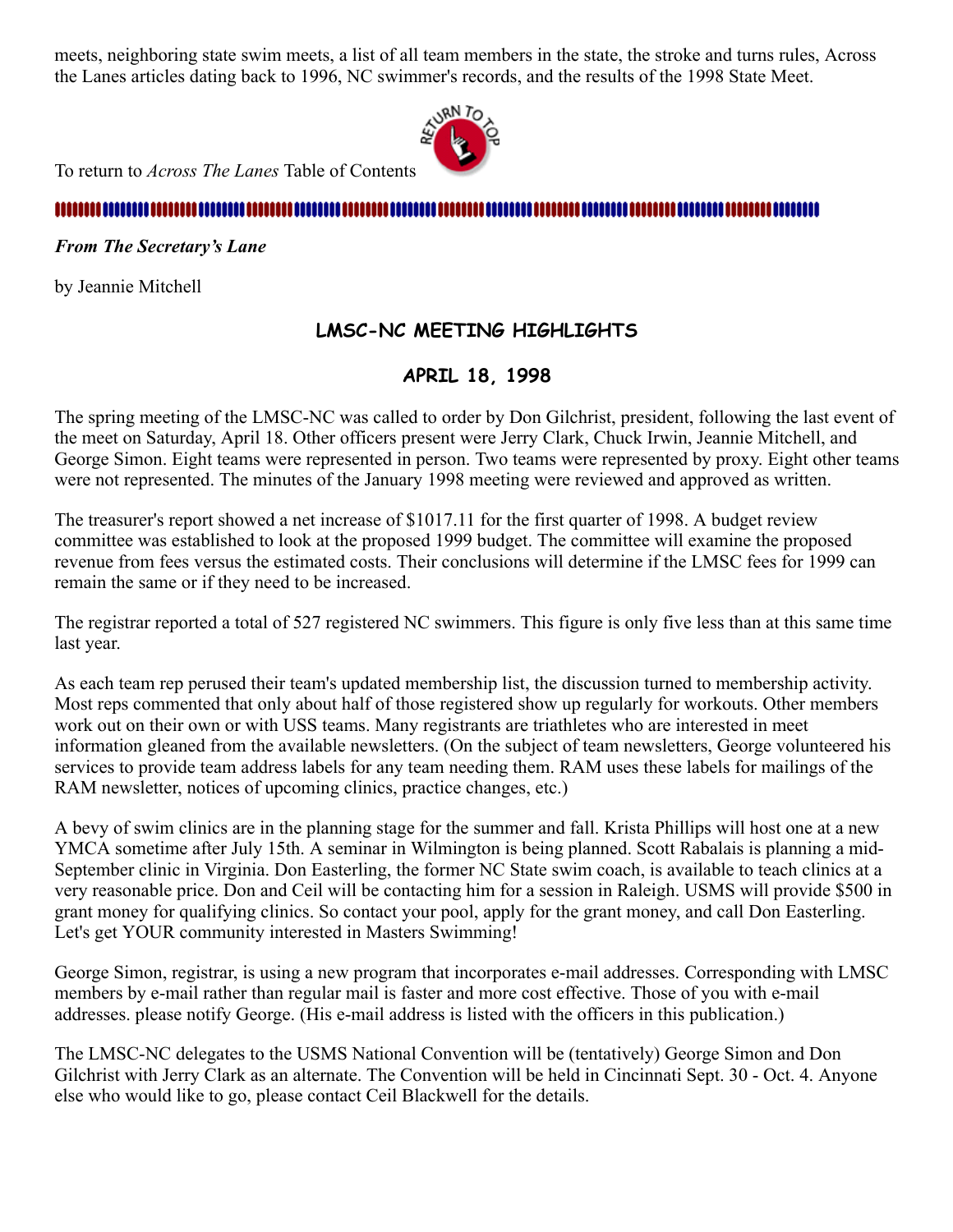

## <span id="page-3-0"></span>**NC MASTERS SWIMMING**

## **T-SHIRTS**

Orders for the ash gray T-shirts may be placed with Krista Phillips. Please make your check out to LMSC for NC and mail to Krista Phillips, 9408 Hester Rd., Hurdle Mills, NC 27541. Prices include shipping/handling charges: L-XL \$11.00, XXL \$13.00 (remember to include your size along with your name/address/zip code and phone number).



To return to *Across The Lanes* Table of Contents

#### 

## <span id="page-3-1"></span>**Swimmer Profile: MARIE HEIKKINEN** by Ceil Blackwell

Amazing! At age 86, Marie Heikkinen was 12 years older than the next youngest competitor at the North Carolina Masters Short Course Championships held in Raleigh April 18 & 19. People find it hard to believe her age because Marie looks and acts at least 20 years younger than her actual age. Marie points out that there are swimmers in the 95 to 100 year-old range at some of the national meets, so she think she has many years yet to be a competitive swimmer.

Marie is 4 feet 11 inches tall and has never weighed more than 100 pounds in her entire life. She started swimming when she was in high school in Virginia, MN. She stopped swimming when she graduated from high school in 1930. In 1939 she married Sulo Heikkinen and became an Army wife. While stationed in Europe, the Heikkinens adopted their daughter, Barbara. For over 30 years, Marie was just too busy to go swimming. She began swimming after moving to Fayetteville in 1962 when she started going to the YMCA. However, at that time she swam mainly to relax. One day the coach for the YMCA junior team asked Marie to swim with his team. The oldest swimmer on the team was 12 years old! This was the first time since high school that Marie had gotten any coaching.

Marie and her husband, Sulo, later joined United States Master swimming as members of a team in Fayetteville. She swam her first official meet in 1975 at the age of 63. Later the Fayetteville team folded, and the Heikkinens became members of the Raleigh Area Masters team.

Marie doesn't have a set workout. She just swims until she feels she has had enough. She says she loves swimming because when she's in the water she is without thoughts, worries and problems.

In that past few years, Marie has been unable to participate in as many meets as she would like due to her husband's health problems. With the exception of some problems with cataracts and with her hearing, Marie herself enjoys very good health.

Having ranked among the national Top Ten of Masters every year since 1981, Marie also holds numerous North Carolina Masters state records. She has earned so many trophies and ribbons that she doesn't know what to do with them. She keeps them in a shoebox and has given some of her medals to her two grandchildren.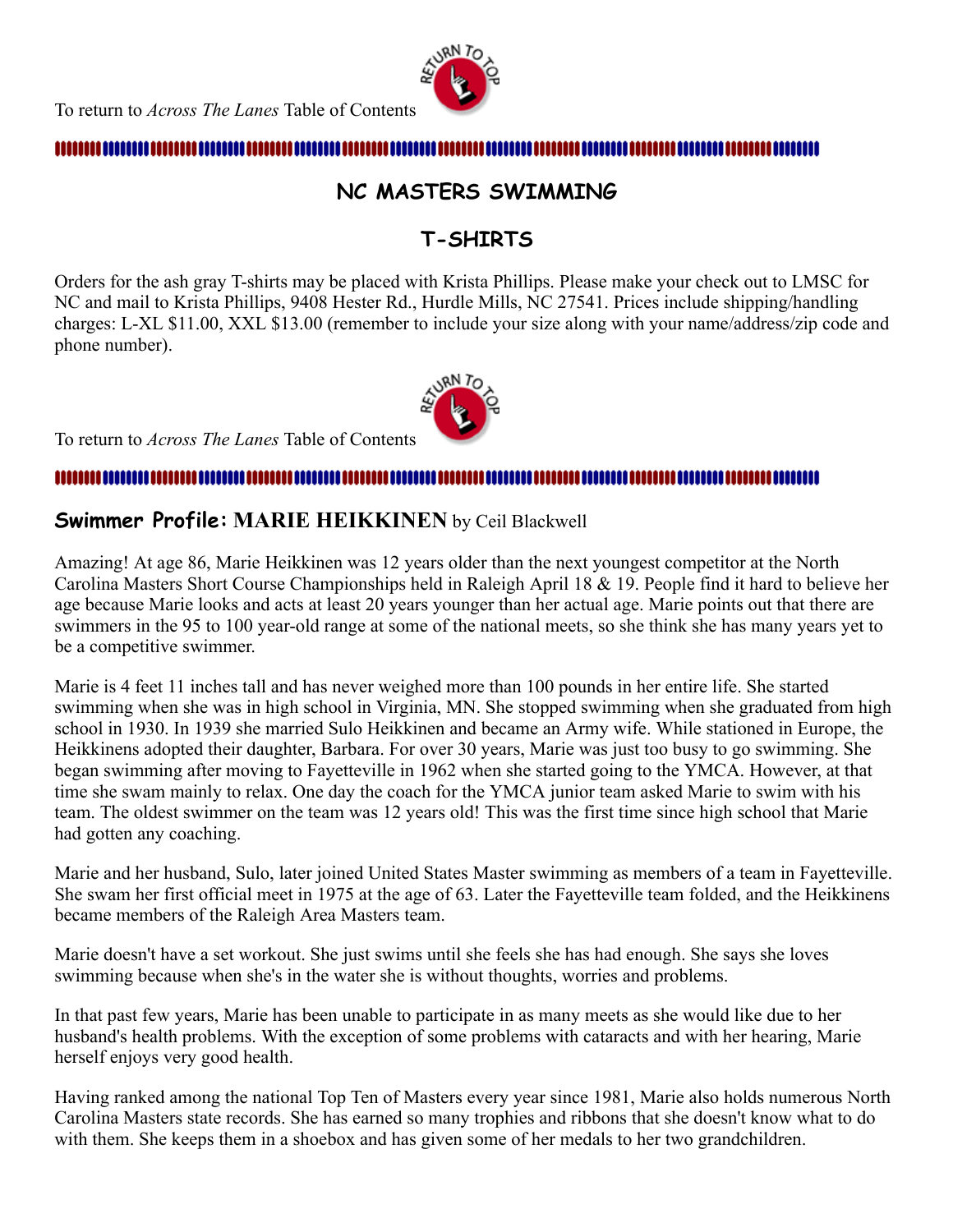Marie is such an inspiration to younger swimmers. Her fellow Masters swimmers hope that she continues to swim and to provide that inspiration for many years to come.

*In order to save down load time (it takes a minute to download), Marie's photograph was not included in the text, click [here](http://ncmasters.org/marie.jpg) to view, then use your browsers "back" button to return*.



To return to *Across The Lanes* Table of Contents

## 111111111111

# <span id="page-4-0"></span>**PERFORMANCE APTITUDES AND ATTITUDES**

## **Got a Case of the Nerves? Great!**

### By CJ Lockman Hall

Nervousness. Even the word can hasten heartbeats, dampen palms, shorten breaths, and set aflutter butterflies in stomachs. Olympic swimmers and first-timers alike experience nervousness. Many successful athletes consider nervousness desirable, expressing concern if they don't feel nervous!

Feelings of nervousness are actually signals telling us that we care about an upcoming event, and that our bodies are busy with preparations for a good performance. It's not the nervousness that overpowers us, but what we mentally attach to the physical feelings that can have an adverse affect on our performance. Read on to find out how to welcome nervousness and use it to your advantage for a positive performance.

### **You can say** ...

Carry on a conversation with yourself, or with your nervousness: "Hey, great, nervousness has arrived! This means that all systems are aware of this special occasion and are now testing for blast-off. Nothing could be finer!"

Create your own script. Accepting what is there and reshaping it into a positive can be a marvelously relaxing and energizing strategy.

### **You can picture** ...

A great example of using imagery with nervousness occurred at the recent World Championships in Perth, Australia. Newcomer (an eventual 100 breaststroke champion) Kristy Kowal credited teammate Sheila Taormina with helping her quell a jumpy stomach by suggesting that she picture the feelings as birds in a "V". Besides being a soothing image (and something to take your mind off of your negative focus on your nervousness), the "V" pattern is a tremendously useful design; it reduces the workload and increases speed for each bird: when the head bird tires, it can find relief flying in the midst of the pack; the birds in the back cheer on the head birds to main tain speed; and if one bird falters, others stick by it, no questions asked. Now isn't that an encouraging picture to keep on your mental videotape?

### **You can feel** ...

Imagine that the locations of your shakes and quakes are powerful centers of energy, waiting to unleash strength and speed in just the right amounts at just the right times. With this perception, you might actually welcome bigtime nervousness!

### **You can do** ...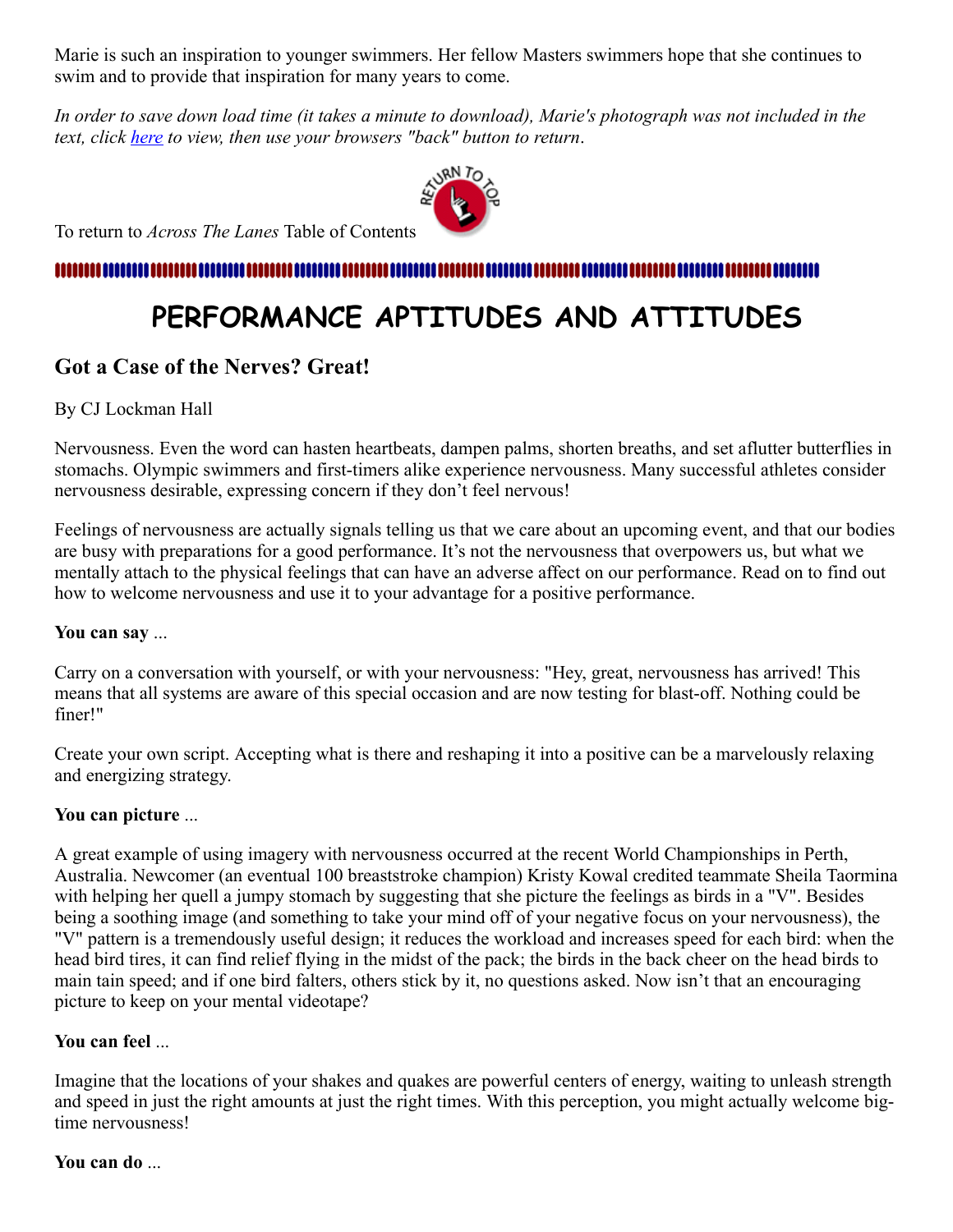Deep, controlled breaths do wonders for regulating the mind and body. Take your time with some relaxed, measured breaths to clear out your mental and physical pathways.

So next time you feel nervousness knocking on your door, pick a plan and then answer the door, fully prepared for your wonderful company!

CJ Lockman Hall, M.A. is president of Positive Performance, a sport performance consulting company. She swims with the Montgomery Ancient Mariners, in Bethesda, MD and has had many dates with nervousness. (301) 309-3688 or  $\frac{\text{micando}}{\text{g} \cdot \text{m} \cdot \text{m}}$ 

To return to *Across The Lanes* Table of Contents

#### mmmm

## <span id="page-5-0"></span>**NC MASTERS SHORT COURSE YARDS CHAMPIONSHIPS**

Over 125 Masters swimmers from five states participated in the 1998 Raleigh Area Masters-hosted meet. In this "tune-up" for the May 98 USMS SCY Nationals, the swimmers represented twenty teams as well as the unattached category.

## **STATE MEET TEAM SCORES**

| <b>RAM</b><br>Raleigh Area Masters                   | 1744 | <b>TGM</b><br>Team Greenville                  | 111 |
|------------------------------------------------------|------|------------------------------------------------|-----|
| <b>NCAM</b><br>North Carolina Aquatic Masters        | 1322 | <b>DAMA</b><br>Durham Aquatic Masters          | 103 |
| <b>CSM</b><br><b>Charlotte Swim Masters</b>          | 605  | <b>WMSC</b><br><b>Wilson Masters Swim Club</b> | 86  |
| <b>VMST</b><br>Virtinia Masters                      | 349  | <b>MMM</b>                                     | 70  |
| <b>SCMM</b><br><b>Sports Center Morehead Masters</b> | 287  | <b>NCMS</b><br>NC Masters Swim Team            | 64  |
| <b>WYM</b><br>Wilmington YMCA Masters                | 241  | PAC<br>Pinehurst Aquatic Club                  | 49  |
| <b>GCAM</b><br><b>Gamecock Aquatic Masters</b>       | 144  | <b>GOLD</b><br><b>Gold Coast Mastes</b>        | 45  |
| <b>MARY</b><br><b>Maryland Masters</b>               | 134  | <b>HHAC</b><br>Hilton Head Aquatic Club        | 25  |
| <b>TMS</b><br><b>Triad Masters Swimming</b>          | 116  | <b>PLAN</b><br><b>Plantation Masters</b>       | 19  |
| <b>RACY</b><br>Rowan Aquatic Club Y Masters          | 113  | <b>PEAK</b><br><b>PEAK Masters</b>             | 9   |



To return to *Across The Lanes* Table of Contents

,,,,,,,,,,,,,,,,,,,,,,,,,,,,,,,,,,,,,, ,,,,,,,,,,,,,,,,,,,,,,,,,,,,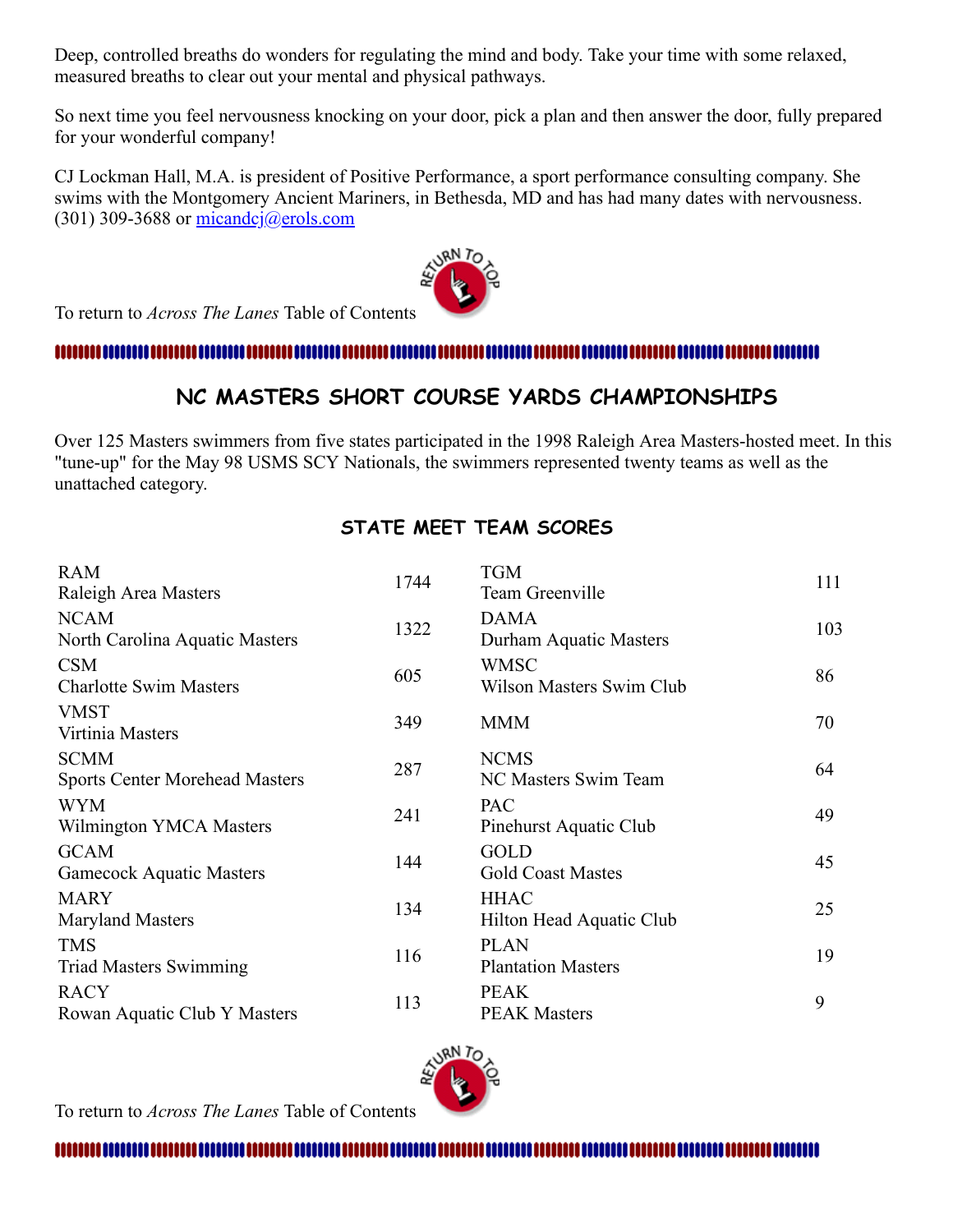## <span id="page-6-0"></span>**TEAM SPOTLIGHT ON: Raleigh Area Masters**

The Raleigh Area Masters will be hosting a long course meet this summer at the Pullen Aquatic Center, on August 8, 1998. This will only be a one-day meet this year. If attendance is good, a two-day meet may be considered for next summer.

RAM's coaches have held several stroke clinics this winter, covering each of the four strokes, starts, turns and finishes. The clinics have been held during the Saturday morning practice time with a normal workout offered as well as the clinic. Attendance at these clinics has been good and our head coach Sue Haugh is in the process of scheduling more clinics for this spring and summer.

RAM added a group of Y Masters swimmers to its ranks this past January. The Capital Area Y.M.C.A. began a masters swimming program last fall. An added benefit offered to the Y swimmers was membership in RAM. Swimmers from this group have participated in the Greensboro and Raleigh meets this spring.



To return to *Across The Lanes* Table of Contents

## 

## <span id="page-6-1"></span>**RELAYS FOR YMCA NATIONALS**

If you swam in the Y Nationals in April, your individual swim times have been submitted directly to the USMS Top Ten chairperson. However, if you swam on a relay, those times have not been submitted. Please contact Ceil Blackwell immediately to give her information about your relays at Y Nationals if you wish for the relay times to be sent in for Top Ten consideration. Ceil's address is 4305 John Rencher Wynd, Raleigh, NC 27612 (919) 787-8324 e-mail [ceilb@aol.com](mailto:ceilb@aol.com).

To return to *Across The Lanes* Table of Contents

## mmm

## <span id="page-6-2"></span>**CORRECT MEET RESULTS CRITICAL**

By Ceil Blackwell, Top Ten Chair

When you participate in a meet and notice any type of error in someone's time – your own or someone else's, please notify the meet director immediately. Records and Top Ten ranking for the nation, our zone and our state are based on meet results. Last fall, an error in meet results from the Hillsborough meet incorrectly placed a swimmer 1<sup>st</sup> in the nation in an event. The error was not discovered until after the USMS Top Ten results had been printed. Your help will be greatly appreciated.



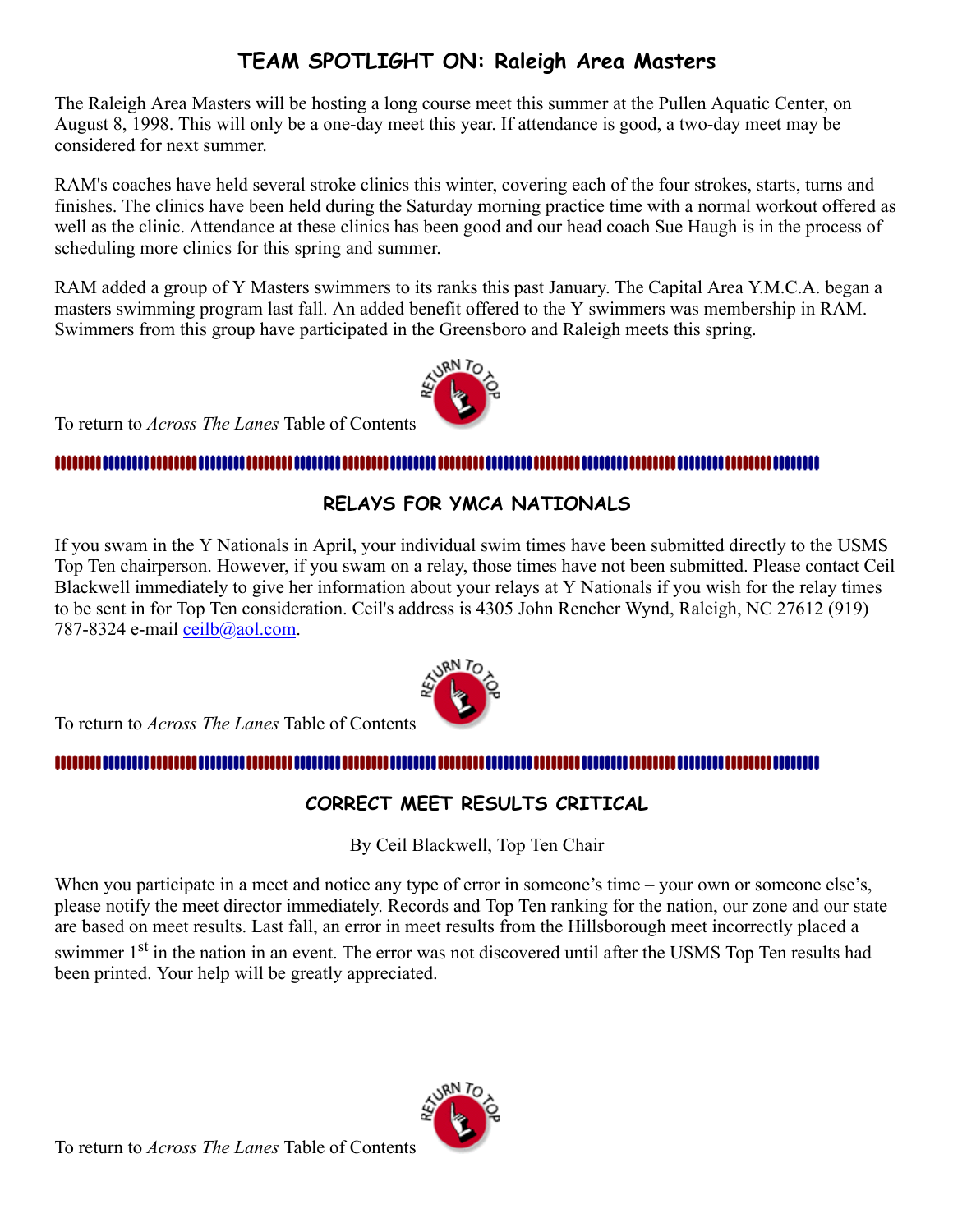## <span id="page-7-0"></span>**USMS 1997 NATIONAL SHORT COURSE METERS TOP TEN**

-from Ceil Blackwell, NC Top Ten Chairperson

Listed below are North Carolina swimmers who were ranked among the USMS TOP TEN for the 1997 short course meters season. If your name or an event has been omitted from the following list, please contact Ceil Blackwell (919) 787-8324; 4305 John Rencher Wynd, Raleigh NC 27612 or e-mail ceilb@aol.com. Also, please note that copies of USMS Top Ten and Records are available from the USMS National Office, 261 High Range Road, Londonderry, NH 03053. A year's subscription is \$15 for 3 issues (sc yards, sc meters and lc meters). Back issues are also available for \$7 each.

Special congratulations to NC swimmers Heather Hageman, Sally Newell, John Kortheuer and Boyd Campbell who placed 1<sup>st</sup> in the nation for their respective age groups in one or more events.

WOMEN

| 25-29      | Heather Hageman       | 1 <sup>st</sup> 50m free (26.63); 1st 100m free (1:00.35); 4 <sup>th</sup> 50m back & 50m fly                                              |  |  |
|------------|-----------------------|--------------------------------------------------------------------------------------------------------------------------------------------|--|--|
|            | Patricia Hogan        | $9th 200m$ back                                                                                                                            |  |  |
| 45-49      | Sandra Cathey         | $6^{\text{th}}$ -200m fly; 10 <sup>th</sup> 400m IM                                                                                        |  |  |
|            | Joan Magat            | $10^{th}$ 800m free                                                                                                                        |  |  |
| 50-54      | Jeannie Mitchell      | $2nd$ 100m back; 3 <sup>rd</sup> 50m back; 4 <sup>th</sup> 100m IM; 5 <sup>th</sup> 200m back, 7 <sup>th</sup> 400m free,<br>$8th$ 50m fly |  |  |
| 55-59      | Ceil Blackwell        | 4 <sup>th</sup> 100m IM; 5 <sup>th</sup> 50m free; 5 <sup>th</sup> 50m back 5 <sup>th</sup> 100m back; 7 <sup>th</sup> 100m free           |  |  |
|            | Alice Jones           | 8 <sup>th 50m</sup> fly; 9 <sup>th</sup> 50m breast; 9 <sup>th</sup> 100m IM                                                               |  |  |
|            | Barbara Seaton        | $8th$ 50m free                                                                                                                             |  |  |
| 60-64      | Sally Newell          | $1st$ 50m breast (45.43), $1st$ 100m breast (1:41.02), $1st$ 200m breast (3:39.73)                                                         |  |  |
|            |                       | $7th$ -50m free; 8 <sup>th</sup> 100m free; 8 <sup>th</sup> 100m IM                                                                        |  |  |
| <b>MEN</b> |                       |                                                                                                                                            |  |  |
| 19-24      | Craig Roberts         | $8th$ 200m IM; 9 <sup>th</sup> 200m free                                                                                                   |  |  |
| 25-29      | <b>Andrew Farrell</b> | 8th 200m free; 8th 50m back; 9 <sup>th</sup> 50m fly;                                                                                      |  |  |
| 35-39      | Doug Asbury           | $5th$ 400m free                                                                                                                            |  |  |
|            | Jonathan Klein        | $10^{th}$ 100m back                                                                                                                        |  |  |
|            | Russell Kretz         | 8 <sup>th</sup> 50m breast; 9 <sup>th</sup> 100m breast                                                                                    |  |  |
|            | Jim McFarland         | $10^{th}$ 400m free                                                                                                                        |  |  |
| 45-49      | Terrence Lee          | $8th$ 800m free; $8th$ 400m IM                                                                                                             |  |  |
| 50-54      | John Lawrance         | 2 <sup>nd</sup> 400m free; 5 <sup>th</sup> 200mback                                                                                        |  |  |
| 55-59      | Rolffs Pinkerton      | $9th 200m$ back; 10 <sup>th</sup> 50m free                                                                                                 |  |  |
|            | Lou Gadol             | 7 <sup>th</sup> 100m breast; 9 <sup>th</sup> 100m IM                                                                                       |  |  |
| 60-64      | Jerry Clark           | $2nd 100nd$ free; $2nd 100nd$ free; $2nd 200nd$ free; $3rd 50nd$ free                                                                      |  |  |
|            | Milton Gee            | $3^{\text{rd}}$ 50m breast; $7^{\text{th}}$ 100m breast                                                                                    |  |  |
| 65-69      | John Kortheuer        | 1 <sup>st</sup> 50m breast; 1 <sup>st</sup> 100m breast; 3 <sup>rd</sup> 100m fly; 4 <sup>th</sup> 50m fly; 9 <sup>th</sup> 50m free       |  |  |
|            | Dick Webber           | $9th$ 50m fly; 10 <sup>th</sup> 50m free                                                                                                   |  |  |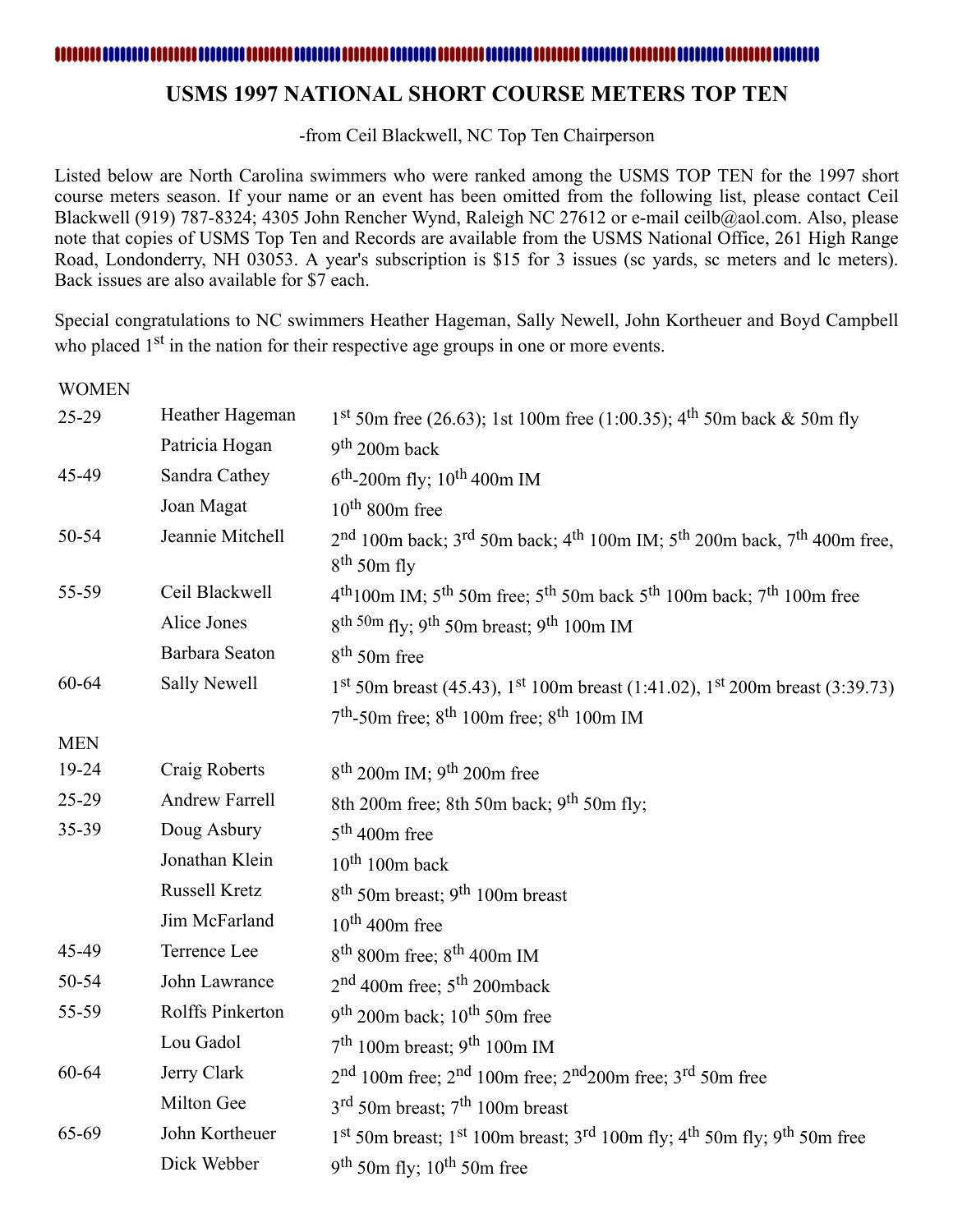| 70-74 | Vester Boone   | $8th$ 800m free; $8th$ 1500m free                                                      |
|-------|----------------|----------------------------------------------------------------------------------------|
|       | Arnie Formo    | $3rd 100m$ breast; 6 <sup>th</sup> 50m breast                                          |
| 85-89 | Boyd Campbell  | $1st$ 400m free; $3rd$ 50m free; $3rd$ 100m free; $3rd$ 200m free 4 <sup>th</sup> 100m |
|       |                | back; $5th$ 50m back                                                                   |
|       | Harold Hoffman | $5th 100m$ free; 6 <sup>th</sup> 50m free                                              |

## North Carolina Masters Top Ten Relays

| Women's           |                                                                                  |
|-------------------|----------------------------------------------------------------------------------|
| $160+200m$ Medley | 6 <sup>th</sup> (Sharon Barrell, Alice Jones, Lorraine Woods, Ceil Blackwell)    |
| Men's             |                                                                                  |
| $280+200m$ Free   | 6 <sup>th</sup> (Harold Hoffman, Boyd Campbell, Milton Gee, Dick Webber)         |
| Mixed             |                                                                                  |
| $120+200m$ Free   | 6 <sup>th</sup> (Heather Hagemen, Mary Sansbury, Andrew Kurtzman, Edward Saurez) |

## **RELAY ALL AMERICANS**

Congratulations to Jerry Clark, John Kortheuer, Jeannie Mitchell, Sally Newell, Rolffs Pinkerton, and Dick Webber for being named Relay All Americans for 1997. This honor is achieved by being on a relay that places 1<sup>st</sup> in the nation for short course yards, short course meters or long course meters.

To return to *Across The Lanes* Table of Contents

## 

# <span id="page-8-0"></span>**NC SWIMMERS EARN 3RD PLACE AT SHORT COURSE NATIONALS**

The twenty of us who attended the Short Course National Championships in Indianapolis May 7-10 finished third in the small teams (less than 22 people) division, just slightly behind St. Pete Masters. Everyone swam well, with many personal records being attained, and undoubtedly many state records were broken as well. Congratulations to our first place winners Bruce Mallette (5), Sally Newell (3), John Kortheuer (3), Clarke Mitchell (3), and Heather Hageman (1). Getting to know each other better was certainly one of the highlights of the trip; we all pulled for each other, and we mixed and matched as best we could for the relay events (we sure could have used one more male 65 or over). We're all enthusiastic about the upcoming long course nationals in Ft. Lauderdale -- lets make a run at the team championship by training hard (and smart), getting some friends to go, committing to a relay each day and focusing on Aug 20 -23 to go fast! It's fun. Jerry Clark

| <b>Age Group Name</b> |                 | <b>Place / Events</b>                                                                               |
|-----------------------|-----------------|-----------------------------------------------------------------------------------------------------|
| Women                 |                 |                                                                                                     |
| $25 - 29$             | Heather Hageman | 1 <sup>st</sup> 50 Free (23.81); $2nd100$ Free; $2nd$ Fly; $16th$ 50 Breast                         |
| $35 - 39$             | Karin Deck      | $21st$ 50 Fly; $21st$ 500 Free; $21st$ 100 IM                                                       |
| $45 - 49$             | Mary Sansbury   | $12^{th}$ 50 Breast; $18^{th}$ 200 Free; $20^{th}$ 50 Free; $18^{th}$ 100 Breast; $26^{th}$ 100 IM; |

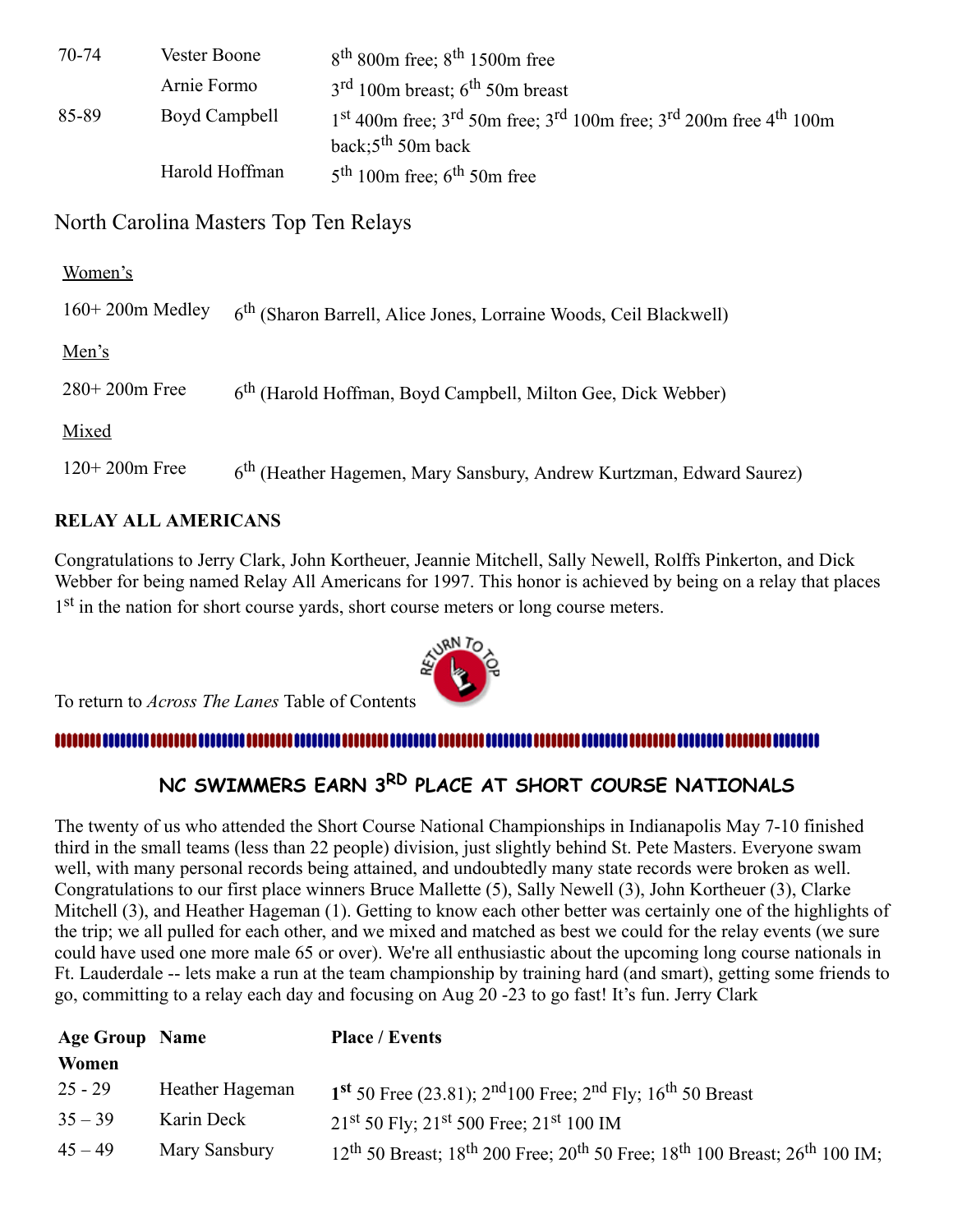|           |                          | $21st 100$ Free                                                                                                                                                 |
|-----------|--------------------------|-----------------------------------------------------------------------------------------------------------------------------------------------------------------|
| $50 - 54$ | Jeannie Mitchell         | 8 <sup>th</sup> 50 Breast; 3 <sup>rd</sup> 100 Back; 3 <sup>rd</sup> 200 Back; 8 <sup>th</sup> 50 Free; 4 <sup>th</sup> 100 IM; 2 <sup>nd</sup> 50<br>Back      |
| $60 - 64$ | Sandra Kremer            | 5 <sup>th</sup> 50 Breast; 6 <sup>th</sup> 200 Free; 5 <sup>th</sup> 100 Breast; 3 <sup>rd</sup> 500 Free; 5 <sup>th</sup> 200 Breast                           |
|           | Sally Newell             | 1st 50 Breast (39.37); 1st 100 Breast(1:27.68); 1st 200 Breast (3:20.38);<br>$4th$ 200 Free; $3rd$ 50 Free; $3rd$ 100 Free                                      |
|           | Barbara Seaton           | $6^{\text{th}}$ 50 Breast; 9 <sup>th</sup> 100 Back; 8 <sup>th</sup> 50 Free; 7 <sup>th</sup> 100 Breast; 5 <sup>th</sup> 100 Free; 5 <sup>th</sup><br>50 Back  |
| Men       |                          |                                                                                                                                                                 |
| $25 - 29$ | Grant Johnston           | $17th$ 100 Fly; $11th$ 100 Back; $14th$ 200 IM; $13th$ 50 Fly; $14th$ 100 IM                                                                                    |
| $40 - 45$ | Thomas Davis             | 3 <sup>rd</sup> 100 Back; 13 <sup>th</sup> 200 Free; 3 <sup>rd</sup> 200 Back; 16 <sup>th</sup> 100 Free; 6 <sup>th</sup> 50 Back                               |
|           | Alan Godfrey             | 18 <sup>th</sup> 100 Fly; 8 <sup>th</sup> 100 Back; 12 <sup>th</sup> 200 Free; 6 <sup>th</sup> 200 Back; 10 <sup>th</sup> 200 IM; 12 <sup>th</sup><br>100 IM    |
|           | Johnathan Klein          | $6^{th}$ 100 Back; 11 <sup>th</sup> 200 Free; 7 <sup>th</sup> 200 Back; 20 <sup>th</sup> 50 Free; 15 <sup>th</sup> 100 Free; 9 <sup>th</sup><br>50 Back         |
| $45 - 49$ | Terrence Lee             | $4^{th}$ 1650 Free; 5 <sup>th</sup> 50 Breast; 12 <sup>th</sup> 400 IM; 7 <sup>th</sup> 100 Breast; 12 <sup>th</sup> 100 IM;<br>$10^{th}$ 200 Breast            |
|           | <b>Bruce Mallette</b>    | 1st 400 IM (4:32.35); 1st 200 IM (2:03.53); 1st 50 Fly(24.37); 1st 100 IM<br>(56.93); 1st 200 Breast (2:21.27); 3 <sup>rd</sup> 100 Fly                         |
|           | Charles Van Der<br>Horst | 25 <sup>th</sup> 100 Fly; 35 <sup>th</sup> 200 Free; 34 <sup>th</sup> 50 Free; 30 <sup>th</sup> 50 Fly; 28 <sup>th</sup> 100 Free; 17 <sup>th</sup><br>500 Free |
| $55 - 59$ | Rolffs Pinkerton         | $4^{th}$ 100 Back; 6 <sup>th</sup> 200 Back; 14 <sup>th</sup> 50 Free; 14 <sup>th</sup> 100 Free; 4 <sup>th</sup> 50 Back                                       |
| $60 - 64$ | Jerry Clark              | $2nd$ 1000 Free; $7th$ 50 Breast; $4th$ 200 Free; $3rd$ 50 Free; $2nd$ 100 Free; $4th$<br>500 Free                                                              |
|           | Milton Gee               | $2nd$ 50 Breast; 16 <sup>th</sup> 50 Free; 5 <sup>th</sup> 100 Breast; 6 <sup>th</sup> 100 IM; 7 <sup>th</sup> 200 Breast                                       |
| $65 - 69$ | John Kortheuer           | 1st 50 Breast (33.31); 1st 100 Breast (1:14.88); 1st 200 Breast(2:50.98); 4 <sup>th</sup><br>50 Free; $2^{nd}$ 50 Fly; $2^{nd}$ 100 IM                          |
|           | Clarke Mitchell          | 1st 50 Back (32.54); 1st 200 Back (2:44.22); 3 <sup>rd</sup> 100 Fly; 2 <sup>nd</sup> 100 Back;<br>$3^{\text{rd}}$ 50 Fly; $4^{\text{th}}$ 100 IM               |
| $70 - 74$ | John Murphy              | 5 <sup>th</sup> 100 Back; 7 <sup>th</sup> 50 Free; 5 <sup>th</sup> 100 Free; 4 <sup>th</sup> 50 Back                                                            |

## **NORTH CAROLINA RELAY TEAMS' RESULTS**

| Event           | <b>Place / Time / Team Members</b>                                |  |  |
|-----------------|-------------------------------------------------------------------|--|--|
| <b>Womens</b>   |                                                                   |  |  |
| $25+200$ Medley | 16 <sup>th</sup> / 2:12.65 / Hageman, Deck, Sansbury, Mitchell    |  |  |
| <b>Mens</b>     |                                                                   |  |  |
| $25+200$ Medley | $19th / 1:52.28 / Godfrey, Johnston, Gee, Klein$                  |  |  |
| $35+200$ Medley | 12 <sup>th</sup> / 1:45.27 / Klein, Mallette, Godfrey, Davis      |  |  |
| 55+200 Medley   | $4th$ / 2:03.08 / Clark, Mitchell, Kortheuer, Pinkerton           |  |  |
| $45 + 200$ Free | 15 <sup>th</sup> / 1:50.76 / Gee, Van Der Horst, Murphy, Mallette |  |  |
|                 |                                                                   |  |  |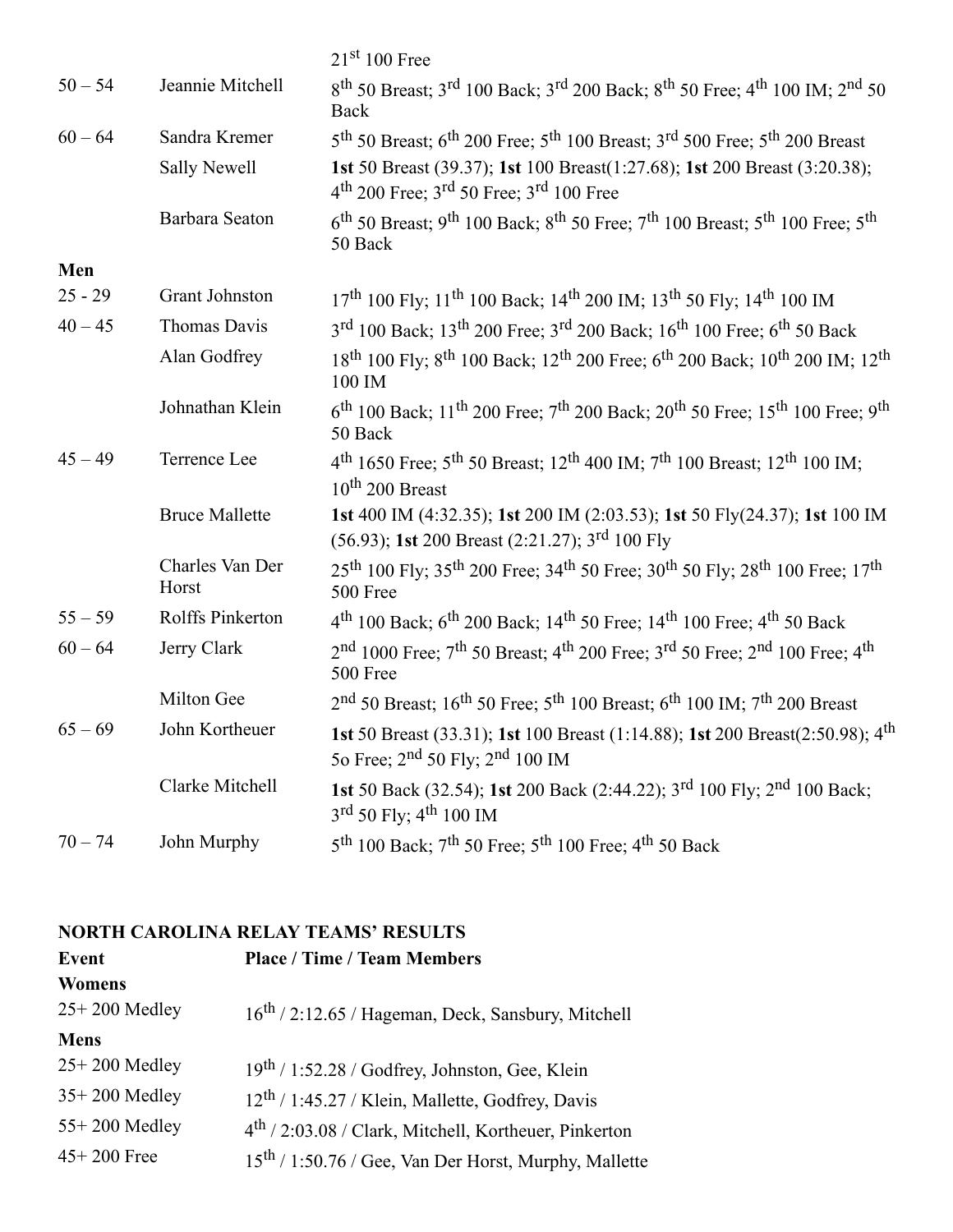### $55+200$  Free

<sup>rd</sup> / 1:47.34 / Mitchell, Clark, Kortheuer, Pinkerton

### **Mixed**

| $35+200$ Free   | $16^{th}$ / 1:45.43 / Sansbury, Deck, Godfrey, Davis                 |
|-----------------|----------------------------------------------------------------------|
| $55+200$ Free   | $3^{\text{rd}}$ / 2:02.14 / Pinkerton, Newell, Kremer, Clark         |
| $25+200$ Medley | $22nd / 1:52.52 / Hageman, Deck, Johnston, Klein$                    |
| $45+200$ Medley | 18 <sup>th</sup> / 2:13.06 / Kremer, Mallette, Newell, Van Der Horst |
| 55+200 Medley   | 3 <sup>rd</sup> / 1:47.34 / Mitchell, Clark, Kortheuer, Pinkerton    |
|                 |                                                                      |



To return to *Across The Lanes* Table of Contents

#### 

## **WORKING OUT**

## **SPRING WORK-OUT** by Heather Hageman

Heather's Spring Workout is really a clarification of her Winter Workout. The change is in the Main Set. Instead of swimming six 100's on the interval followed by six 50's on the same interval, each 100 is followed by a 50 on the interval. The difference in the order results in a more challenging workout.

(\* Master's Rule: Swimmers may add/deduct yardage and change strokes/intervals as needed/desired to make their work-outs more fun/challenging.)

**WARM-UP:** 100 swim 6x

50 kick choice

- **PRE-**12 x 50 kick IM order on 1:00 or 1:10 or 1:20
- **MAIN:** 5 x 100 pull (75 free / 25 stroke) with :10 rest 100 free for time (strong, 90-95% effort); remember your time 50 easy
- **MAIN** 100 free on interval time of the 100 time taken above plus 10 seconds
- **SET:**  $6x$

 50 free on same interval as the 100 For example, if you did 1:30 above add 10 seconds to that, making your interval time for the 100's 1:40. The interval time for the 50's is also 1:40. The 100's are hard effort, and the 50's are easy.

**WARM-** 8 x 75 swim/drill/swim by 25's. on 1:20 or 1:30 or 1:40<br>**DOWN:** 

**TOTAL:** 3,500 yards

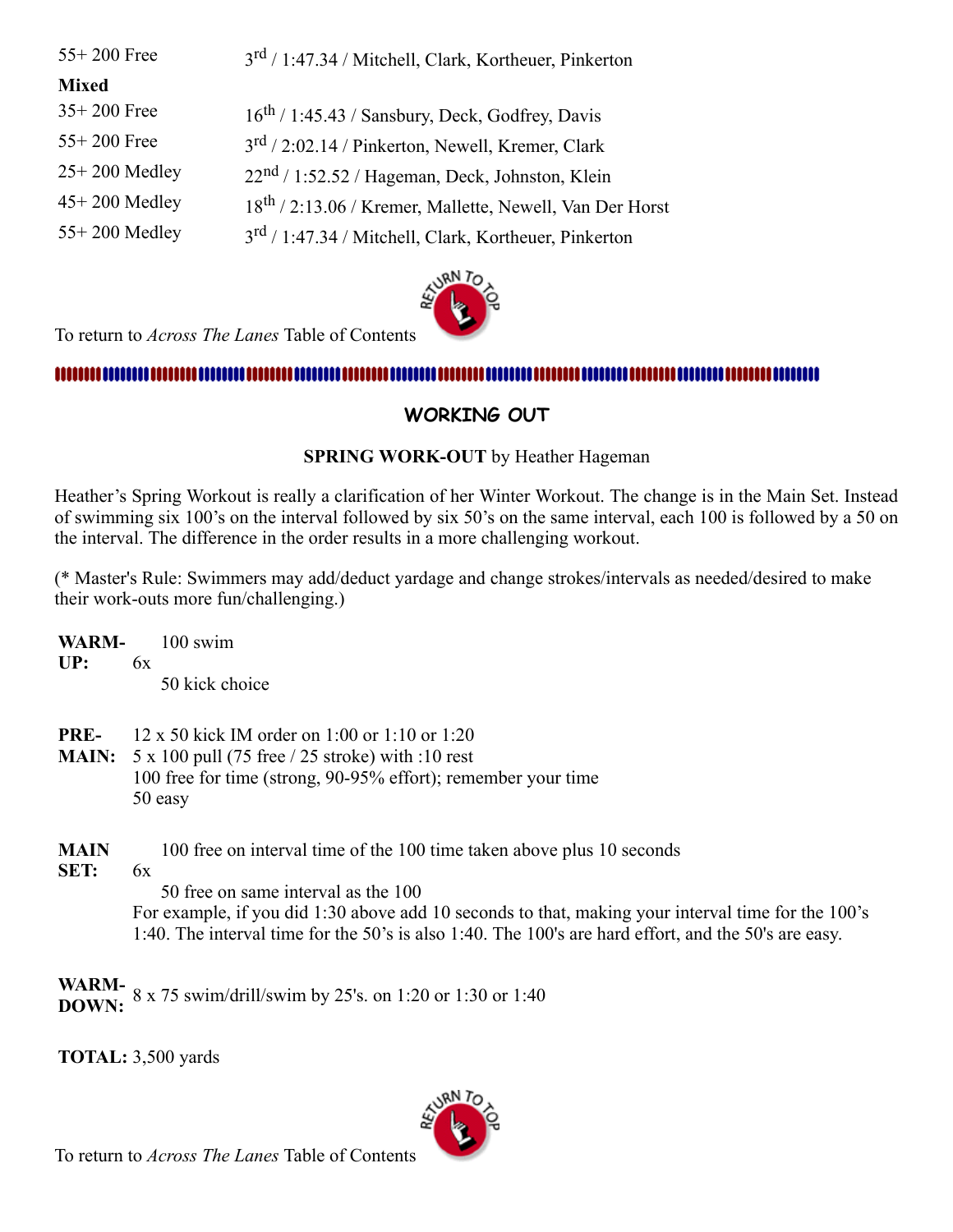#### ....................

## <span id="page-11-0"></span>**UPCOMING 1998 SWIM MEETS**

| June 27/28  | Greenville, SC               | Dixie Zone LC<br>Champs            | Contact: Jim Keogh (864) 220-0209                                   |
|-------------|------------------------------|------------------------------------|---------------------------------------------------------------------|
| August 2    | Prince Georges<br>County, MD | DC Masters 13th<br><b>LCM</b> Meet | Jeanne Grillo (301) 983-1064                                        |
| August 8    | Raleigh, NC                  | <b>RAM LC Invitational</b>         | Tim Sexauer (919) 266-6315                                          |
| Aug. 20-23  | Ft. Lauderdale               | <b>USMS LC Champs</b>              | Stu Marvin (954) 468-1582                                           |
| Sept. 12/13 | Hendersonville,<br>NC        | Smoky Mt. Meet                     | Sandra Kremer (704) 891-5053                                        |
| Oct. 10/11  | Orlando, FL                  | Dixie Zone SCM<br>Champs           |                                                                     |
| Oct 17      | Hillsborough, NC             | <b>SCM</b> Meet                    | Krista Phillips $(919)$ 732-3818 / Entry form<br>available lateJuly |
| Nov. 7/8    | Anderson, SC                 | <b>SCM</b> Meet                    | Contact: Steve Wycoff (864)260-5170                                 |



To return to *Across The Lanes* Table of Contents

## <span id="page-11-1"></span>**NORTH CAROLINA MASTERS RELAY TEAMS**

## FOR THE

## LONG COURSE NATIONAL CHAMPIONSHIPS

August 20-23, 1998

### Ft. Lauderdale, Florida

## (see May/June 98 issue SWIM MAGAZINE for details)

Circle events you are willing to swim:

Thur-200 Mixed Medley Fri-200 Medley Sat-200 Free Sun-200 Mixed Free

List best time for strokes you are willing to swim - more than one, if possible, as you may be needed in something other than your primary stroke.

50 Back \_\_\_\_\_\_\_\_\_\_\_\_ 50 Breast \_\_\_\_\_\_\_\_\_\_\_\_ 50 Fly \_\_\_\_\_\_\_\_\_\_\_\_ 50 Free \_\_\_\_\_\_\_\_\_

**Please Print Clearly:**

Name: \_\_\_\_\_\_\_\_\_\_\_\_\_\_\_\_\_\_\_\_\_\_\_\_\_\_\_\_\_\_\_\_\_\_\_\_\_\_\_ Age as of 8/23 \_\_\_\_\_\_\_\_\_\_